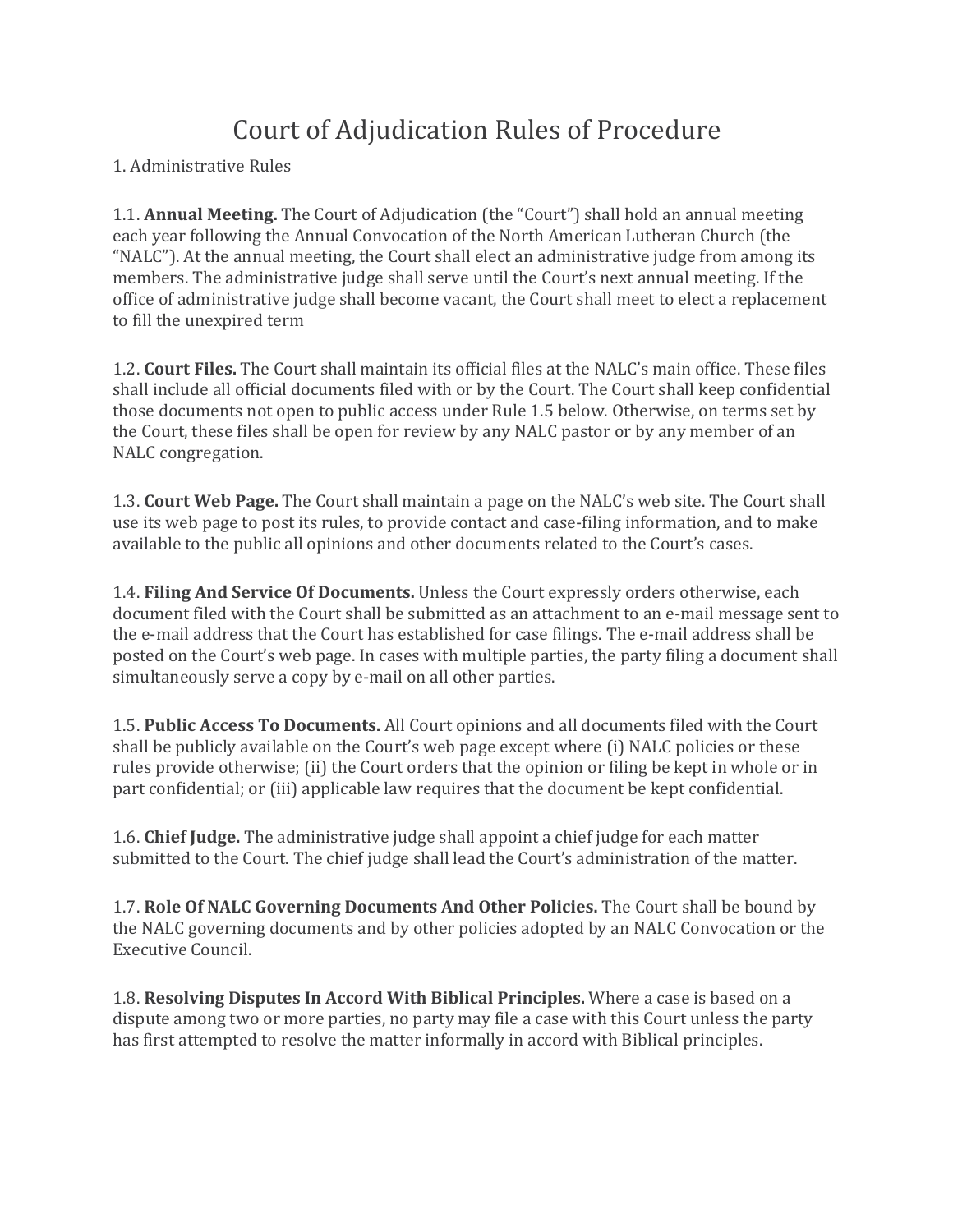1.9. **Decision By Majority.** Unless a governing policy states otherwise, the Court shall decide all matters by a simple majority vote. The majority must consist of at least three votes except where these rules state otherwise.

**1.10. Theological Or Doctrinal Questions.** If at any time the Court determines that it must answer a theological or doctrinal question to decide a matter, the Court must refer the question to the Joint Commission on Theology and Doctrine. After consulting with the parties, the Court, sitting with all its members, shall frame the question or questions to be referred. To the fullest possible extent, the Court shall state the question without naming the people, places, or institutions involved in a particular case. The Court is obligated to accept the theological and doctrinal guidance of the Joint Commission on Theology and Doctrine. All substantive proceedings in matters involving theological or doctrinal questions will be stayed until the Joint Commission on Theology and Doctrine has answered in writing the question or questions put to the Commission by the Court.

2. Article 15.03(a) Cases - Appeals From Disciplinary Decisions

2.1. **Bringing An Appeal.** Under Article 15.03(a) of the NALC Constitution, this Court is to hear "appeals from disciplinary decisions." A party initiates an appeal by filing a notice of appeal with the NALC General Secretary. Each notice of appeal must describe briefly each issue that a party is asking the Court to decide. The party filing the notice of appeal must identify specifically any theological or doctrinal questions that must be answered to decide the appeal.

2.2. **Questions Subject To Appeal.** The Court will not decide factual questions. So long as the Hearing Committee or Inquiry Panel has conducted a reasonably thorough evidentiary proceeding, the Court will accept all factual determinations by the Hearing Committee or Inquiry Panel. The Court will decide questions relating to the application of NALC policy to the facts. This includes questions regarding whether the Hearing Committee or Inquiry Panel followed the correct process or applied the proper penalty.

2.3. Participation Of Attorneys Or Other Representatives. Any party may appoint an attorney or other agent to represent the party for any or all phases of an appeal.

2.4. **Initial Conference.** As soon as practicable after the Court has received a notice of appeal, the Court shall schedule a status conference. This conference ordinarily will take place remotely, either by telephone or using other electronic means available to all parties. The chief judge and at least two other judges shall participate. The purpose for the initial status conference is to discuss procedural arrangements for deciding the case. The judges participating in the conference may decide procedural questions that arise by majority vote, even if the majority consists of fewer than three votes.

2.5. **Stay Of Panel Or Committee Ruling Pending Appeal.** At the initial conference, a party may ask the Court to stay all or any part of a ruling by a Hearing Committee or Inquiry Panel. The judges participating in the initial conference may decide the motion or, if they need more information, may order that the parties submit their arguments in writing.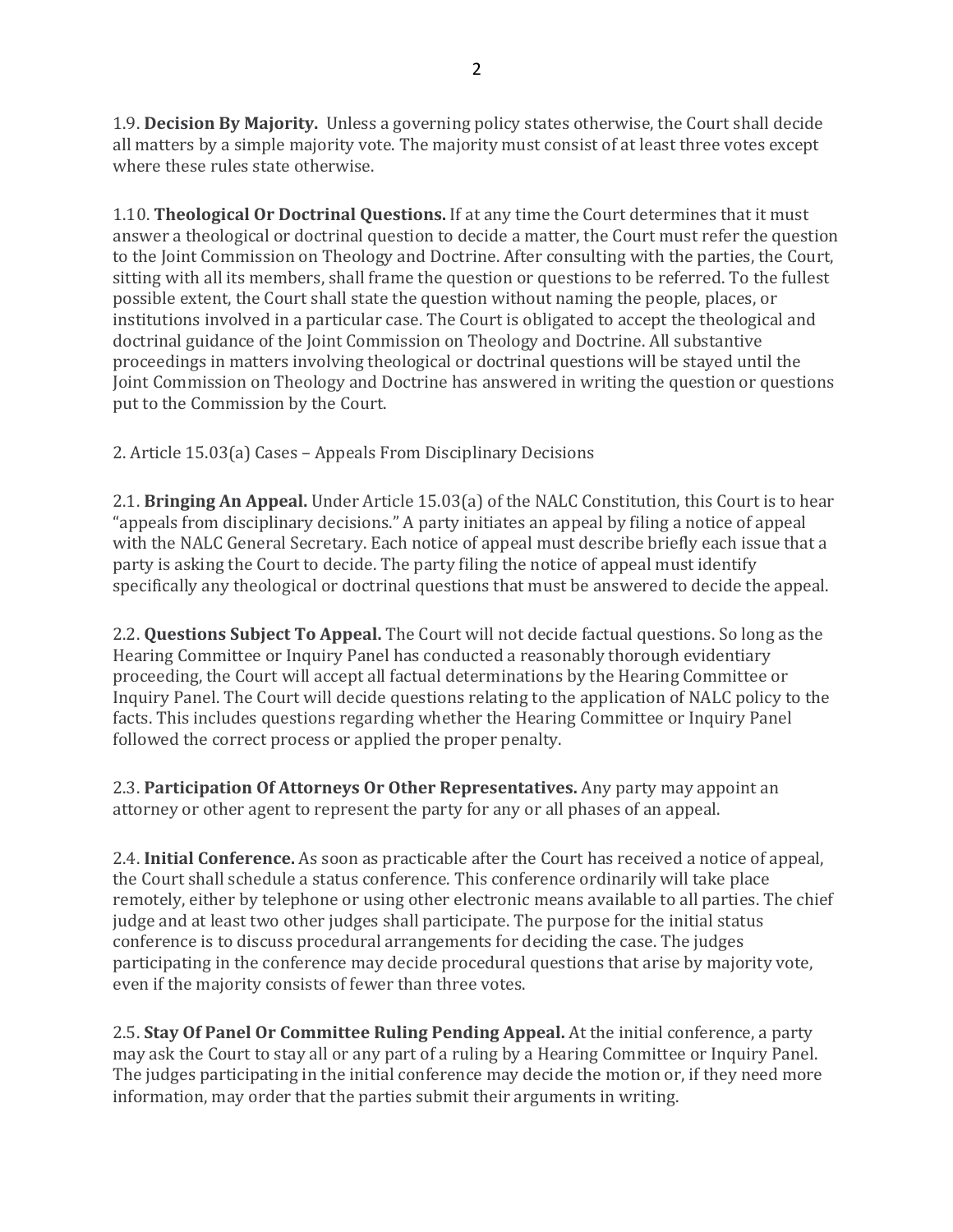2.6. **Written Arguments.** Within 30 days after the later of the initial conference or receiving from the Joint Commission on Theology and Doctrine answers to questions put to it, a party that filed a notice of appeal must submit its arguments in writing with copies to the other parties. Within 30 days after receiving the initial written arguments, the other party or parties must submit arguments in writing with copies to the other parties. Within 15 days after receiving the written opposing arguments, a party that filed a notice of appeal may submit written arguments replying to the opposing written arguments. The Court, acting either at the request of a party or on its own, may adjust this schedule.

2.7. **Record On Appeal.** Each party must attach to its written arguments any part of the Hearing Committee or Inquiry Panel record that is necessary for considering the party's arguments and deciding the appeal.

2.8. Oral Argument. After considering the parties' written arguments and consulting with the parties, the Court will decide whether to hold oral arguments and whether such arguments will take place in person or instead by telephone or other electronic means available to all parties. Unless the Court orders otherwise, oral argument will be closed to the public.

2.9. **Possible Outcomes On Appeal.** After considering the parties' arguments, the Court (i) may uphold the decision below; (ii) overturn the decision below; (iii) revise the decision below; or (iv) remand the matter to a Hearing Committee or Inquiry Panel for further proceedings.

3. Article 15.03(b) Cases - Requests For Advisory Opinions

**3.1. Filing A Case.** Under Article 15.03(b) of the NALC Constitution, the NALC Convocation, the NALC Executive Council, or a governing authority of an NALC regional entity may petition the Court for an advisory opinion regarding the interpretation of the NALC governing documents. To file a case, the petitioner shall file a petition setting out (i) the question or questions that the petitioner wants the Court to decide; (ii) a statement of the facts that the petitioner wants the Court to take as true for purposes of deciding the case; and (iii) any additional information that the petitioner believes that the Court will find useful.

3.2. **Notice Of Filing.** The Court shall promptly post the petition on its web page and shall give notice of the filing by e-mail to all NALC pastors and congregations.

3.3. **Non-Party Filings.** Within 30 days after notice of the petition has been given under Rule 3.2, any NALC pastor or any member of an NALC congregation may submit a memorandum setting out a position on the question posed by the petition.

3.4. **Motions To Intervene.** A non-party who would be directly affected by the Court's decision may move to intervene in the case as an adverse party to the petitioner. If the Court grants the motion, the case shall proceed as if it had been brought under Article  $15.03(c)$ ./p>

3.5. **Initial Conference.** As soon as practicable after a petition has been filed, the Court shall schedule a status conference with representatives of the petitioner. This conference ordinarily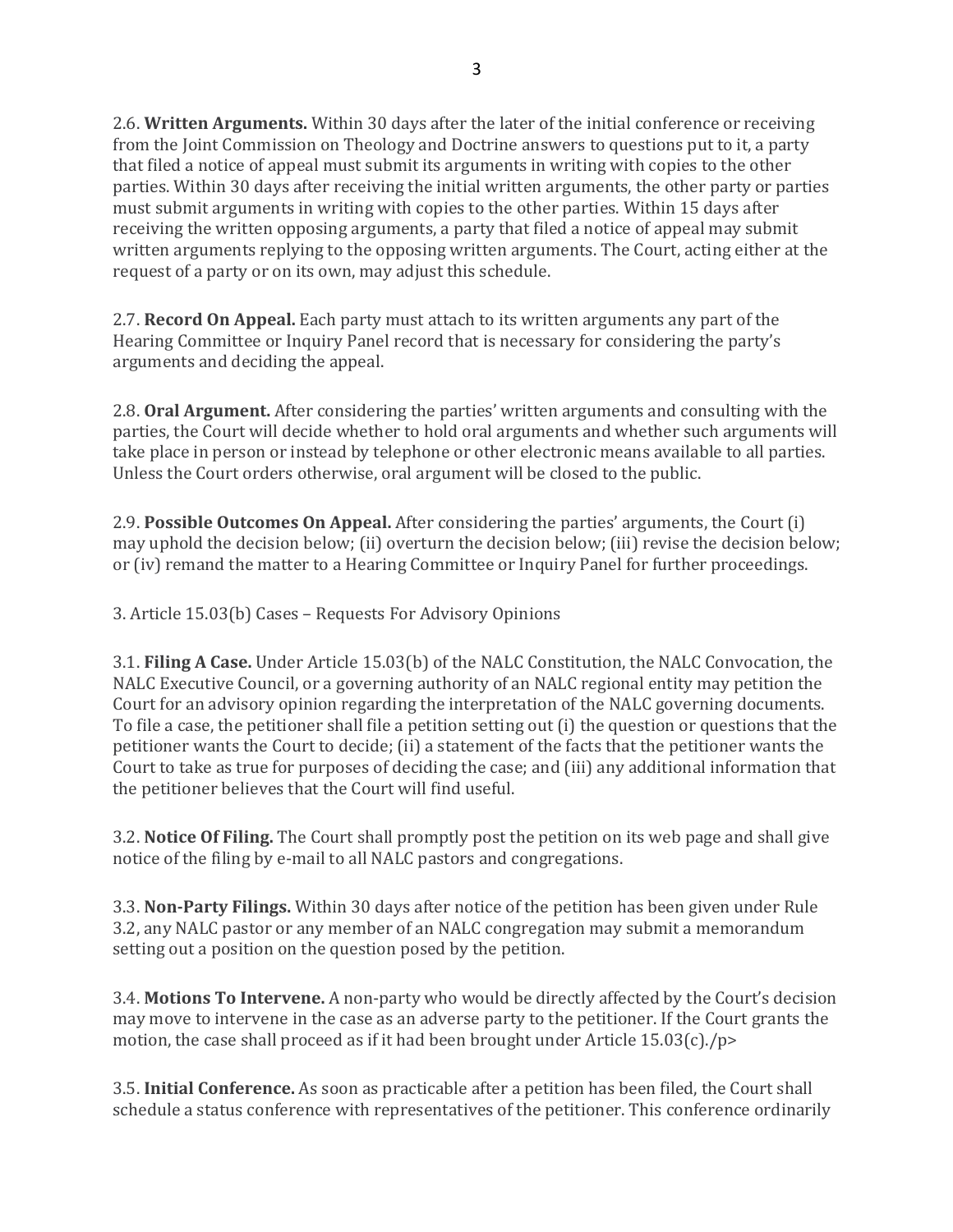will take place remotely, either by telephone or using other electronic means available to all parties. The chief judge and at least two other judges shall participate. The purpose for the initial status conference is to discuss procedural arrangements for deciding the case. The judges participating in the conference may decide procedural questions that arise by majority vote, even if the majority consists of fewer than three votes.

3.6. **Special Motions.** The petitioner may file motions relating to the case. Such motions may include requests to keep certain information confidential or to decide a case expeditiously. When deciding such motions, the Court shall seek to protect the ability of NALC pastors and members of NALC congregations to submit their positions in writing before the Court issues a final ruling.

**3.7. No Oral Arguments.** The Court ordinarily shall decide cases without oral argument. At the request of the petitioner or on its own initiative, however, the Court may order oral arguments if the Court believes that they would be of material benefit in reaching a sound decision.

3.8. No Factual Determinations. The Court shall take as true the factual description included in the petition. The Court shall not decide whether the description is accurate or resolve any factual disputes.

3.9. Participation Of Lawyers. Unless the Court orders otherwise, parties shall represent themselves before the Court.

3.10. The Court's Decision. The Court shall issue its decision in writing, explaining the basis for its ruling. It shall post the decision on its web page as soon as it is finalized.

4. Article  $15.03(c)$  Cases – Disputes Regarding Interpretation of Governing Documents

4.1. Case Type. A person, body, or entity - a petitioner - may bring a case based on a claim that (i) another person, body, or entity – a respondent – has violated the NALC's governing documents either through action or inaction and (ii) that the alleged violation has affected the petitioner directly.

4.2. **Petition.** The petitioner shall prepare a complaint that includes (i) allegations of the facts necessary to enable the Court to decide the matter; (ii) the basis for asserting that the matter falls within the Court's jurisdiction; (iii) a concise statement of the petitioner's argument, including the precise remedy being sought; and  $(iv)$  a certification that the petitioner has exhausted efforts to resolve the matter before bringing a case.

4.3. **Preliminary Jurisdictional Review.** The petitioner must first submit the complaint to the Court to enable the Court to determine preliminarily whether the petition states one or more claims that fall within the Court's jurisdiction. The Court will inform the petitioner in writing of its determination. If the determination is that all or any part of the complaint falls outside the Court's jurisdiction, the Court will explain the basis for that determination. In response, the petitioner may revise the complaint and submit the revised complaint to the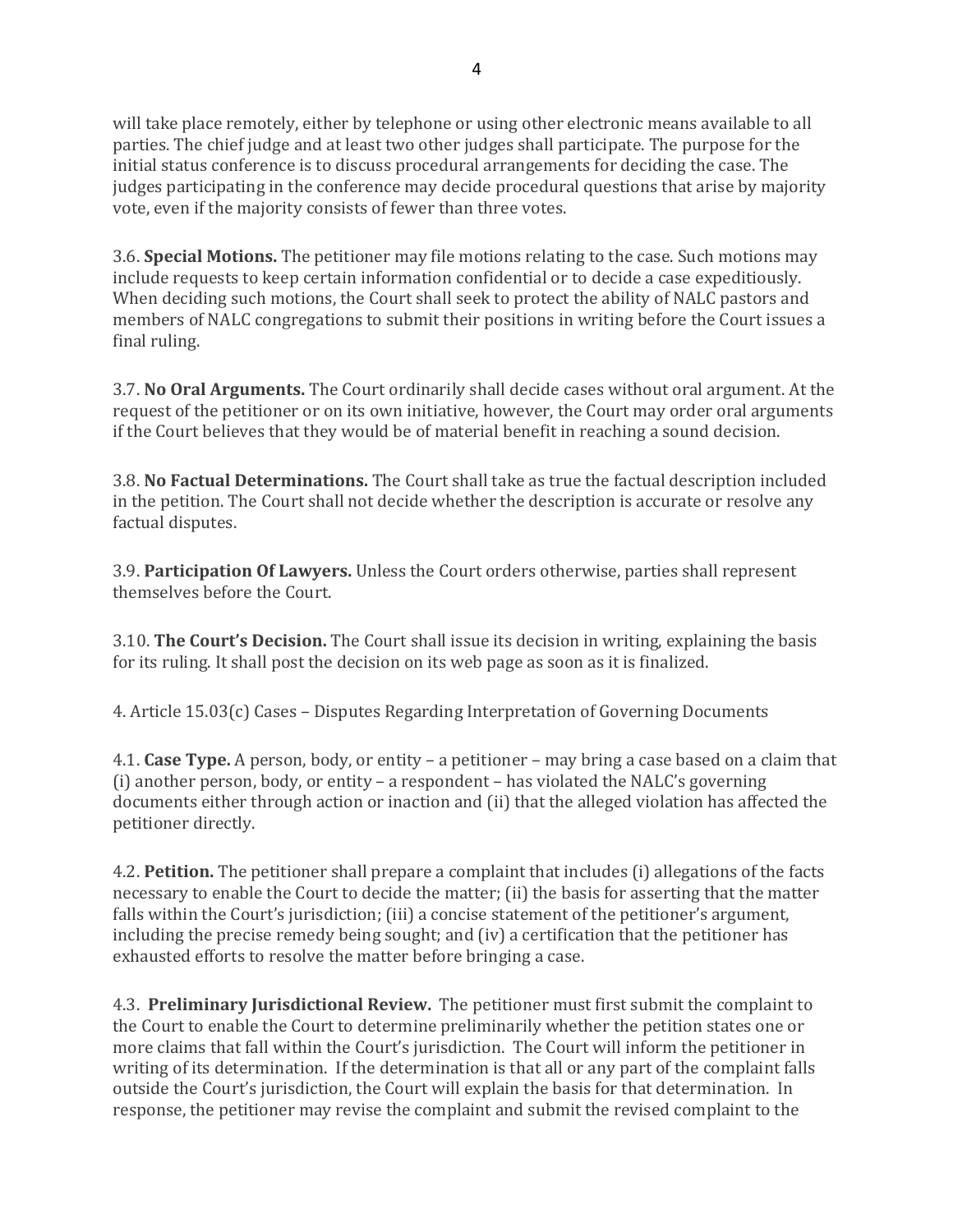5

Court for preliminary jurisdictional review. In conducting its preliminary jurisdictional review, the Court will view the matter in the light most favorable to the petitioner. For this reason, and because no respondent will yet be joined, the Court's decision at this state will be preliminary. Any respondent will be free to challenge the decision in the response it submits after being served with the complaint.

4.4 **Service Of Complaint On Each Respondent.** Once an original or revised complaint in its entirety has satisfied the Court's preliminary jurisdictional review, in order to move the matter forward, the petitioner must send a copy to each respondent.

4.5. **Response.** Within 30 days after receiving the petition, each respondent shall file a response. The response shall include (i) a response to the petitioner's allegations of fact and (ii) a concise statement of the respondent's counter-arguments. The factual response shall consist of two parts. In the first, each respondent shall expressly admit or deny each of petitioner's allegations. In the second, the respondent shall set out any additional allegations of fact necessary to support the respondent's position.

4.6. **Reply.** Within 15 days after receiving responses from all respondents, the petitioner shall file a reply. In the reply, the petitioner shall  $(i)$  expressly admit or deny each of the respondents' allegations of fact and (ii) reply to the respondent's counter-arguments.

4.7. **Initial Conference.** As soon as practicable after the reply has been filed, the Court shall schedule a status conference with representatives of the parties. This conference ordinarily will take place remotely, either by telephone or using other electronic means available to all parties. The chief judge and at least two other judges shall participate. The purpose for the initial status conference is to discuss procedural arrangements for deciding the case. The judges participating in the conference may decide procedural questions that arise by majority vote, even if the majority consists of fewer than three votes.

4.8. **Factual Consensus.** At the initial conference, the Court will propose a process for resolving any factual disputes. In the first instance, the Court will urge the parties to work together to come to agreement on a statement of facts. To the extent that the parties cannot reach consensus, the Court will develop a process for resolving the factual dispute.

4.9. **Participation Of Lawyers.** Unless the Court orders otherwise, parties shall represent themselves before the Court.

4.10. **Non-Party Participation.** A non-party may ask the Court for permission to file a memorandum stating a position on a disputed question regarding the interpretation of the NALC's governing documents. The Court shall decide such motions in accord with its own discretion.

4.11. Proceedings. After consulting with the parties, the Court shall decide whether to hold oral arguments or other proceedings.